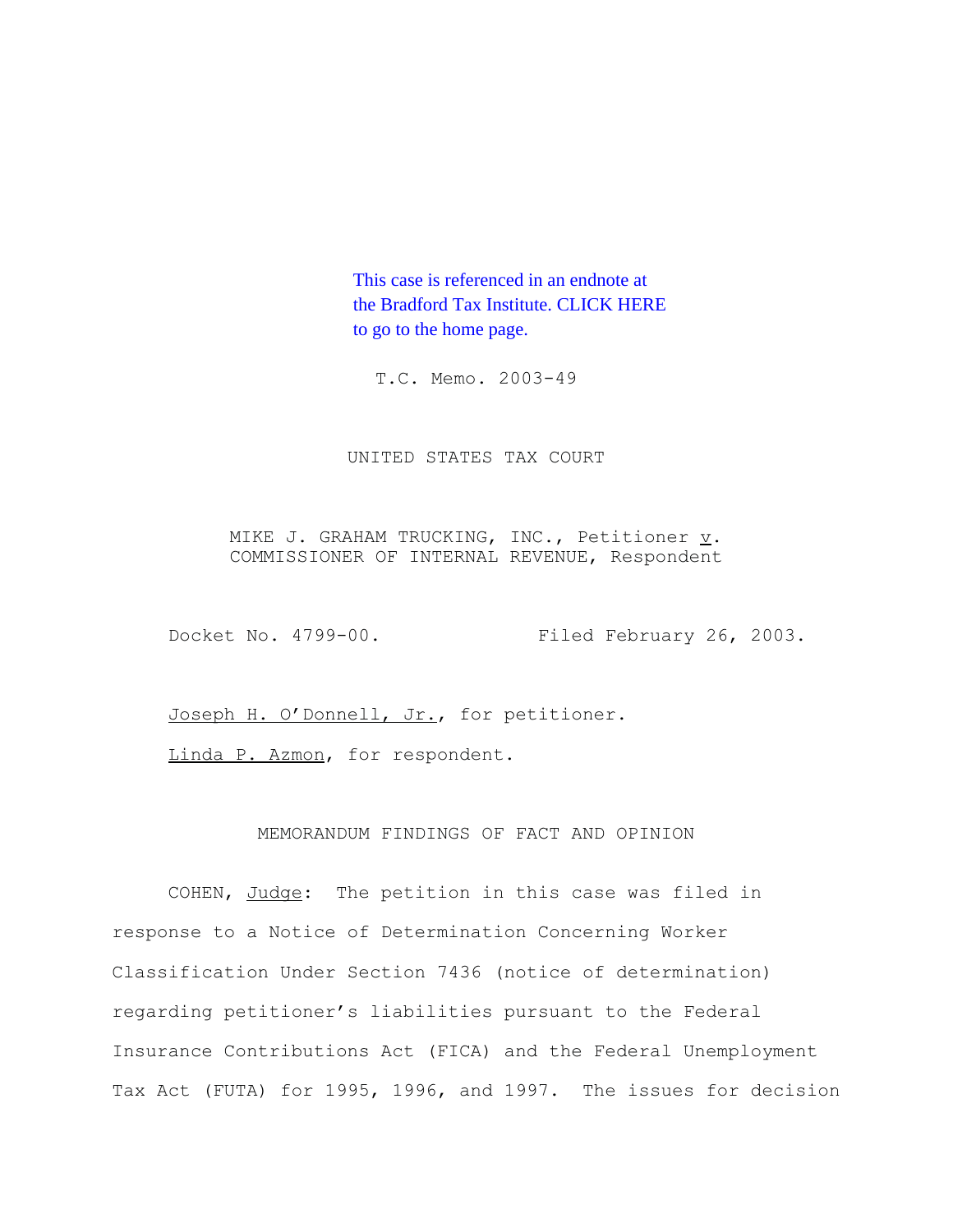are: (1) Whether Michael J. Graham (Graham) was an employee of petitioner for Federal employment tax purposes during 1995 through 1997 and, if so, (2) whether petitioner is entitled to relief under section 530 of the Revenue Act of 1978, Pub. L. 95- 600, 92 Stat. 2885, as amended (Section 530).

Unless otherwise indicated, all section references are to the Internal Revenue Code in effect for the years in issue, and all Rule references are to the Tax Court Rules of Practice and Procedure. For convenience, FICA and FUTA taxes are collectively referred to as employment taxes.

## FINDINGS OF FACT

Some of the facts have been stipulated, and the stipulated facts are incorporated in our findings by this reference.

# Petitioner's Organization and Operations

Petitioner is an S corporation that was incorporated in Pennsylvania on or about July 29, 1991. At all relevant times, petitioner's principal place of business was located in Bensalem, Pennsylvania.

Since its organization, petitioner has operated as a trucking company. This activity was and is petitioner's only business and only source of income. Ownership of petitioner from the time of its incorporation and throughout 1995, 1996, and 1997 has been distributed as set forth below:

 $- 2 -$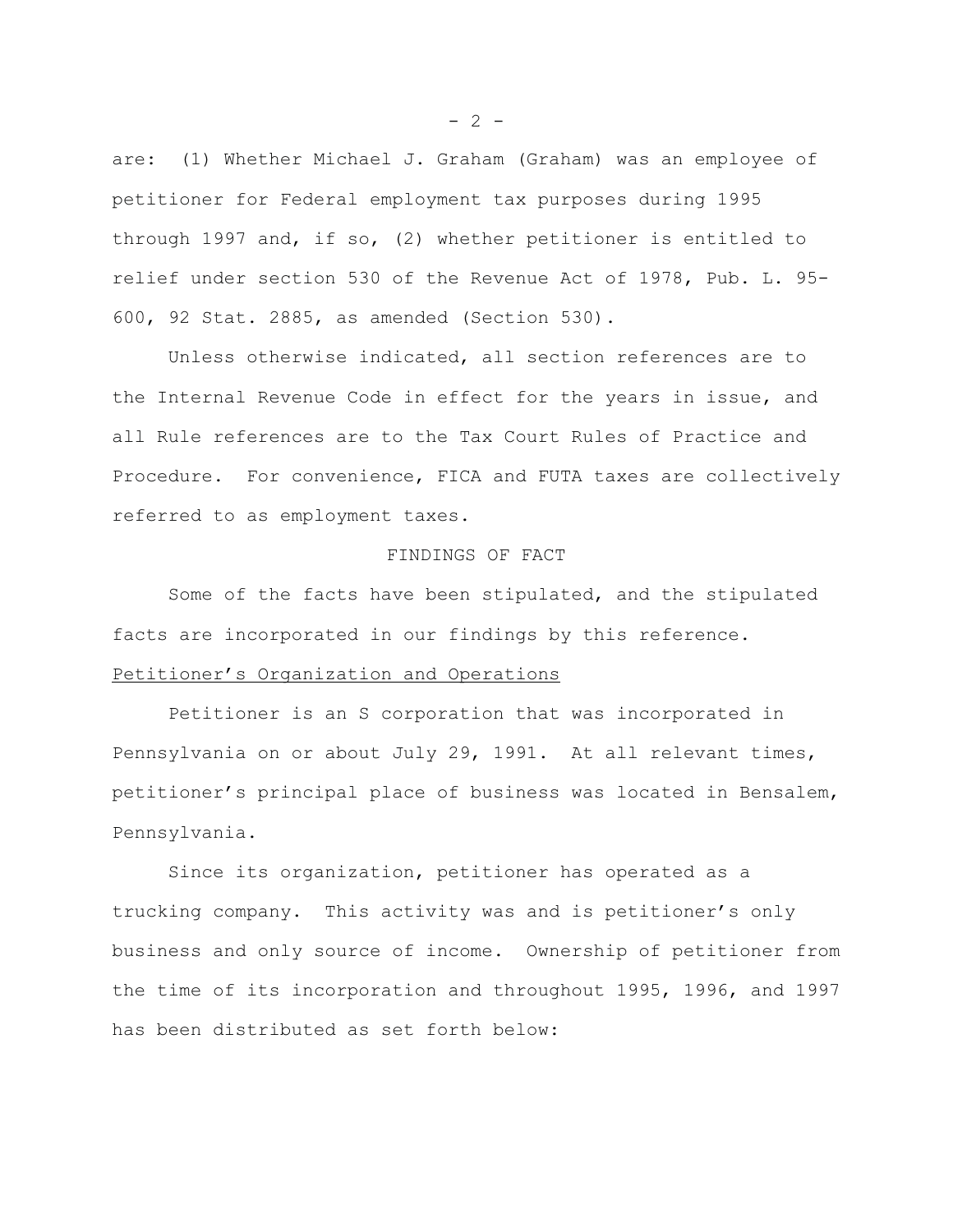| Shareholder    |                   | Number of Shares |    |  |
|----------------|-------------------|------------------|----|--|
|                |                   |                  |    |  |
|                | Michael J. Graham |                  | 60 |  |
| Reva G. Graham |                   |                  | 15 |  |
| Bethann Graham |                   |                  | 25 |  |

Reva G. Graham (Mrs. Graham) and Bethann Graham are the wife and daughter, respectively, of Graham.

Graham has at all times served as petitioner's president. During 1995, 1996, and 1997, Graham performed the following services for petitioner: (1) Drove a truck on behalf of petitioner; (2) solicited business on behalf of petitioner; (3) ordered petitioner's supplies; (4) entered into verbal and/or written agreements on behalf of petitioner; (5) oversaw the finances of petitioner; (6) collected moneys owed petitioner; and (7) managed petitioner. Throughout this period, Graham worked approximately 40 hours per week for petitioner. No other person performed any services on behalf of petitioner.

During 1995, 1996, and 1997, all moneys that were paid on accounts receivable of petitioner were deposited into petitioner's checking account. Petitioner did not make regular payments to Graham for his services. Rather, Graham obtained funds from petitioner's bank account as his needs arose and/or paid personal expenses for himself and his family from such account as he desired. Petitioner neither classified any payment as a dividend nor distributed any dividends to shareholders from 1995 through 1997.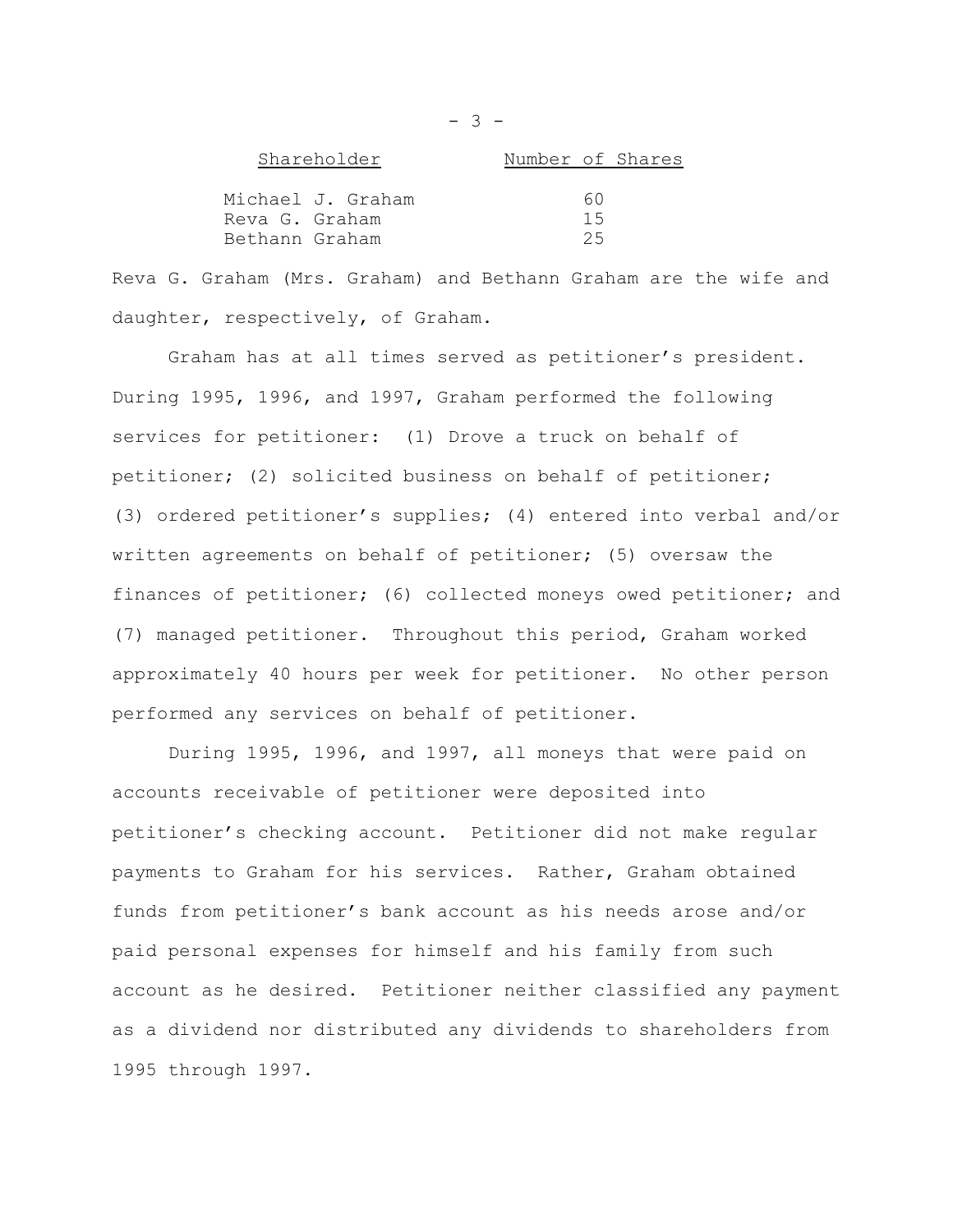### Petitioner's Tax Reporting

Petitioner timely filed Forms 1120S, U.S. Income Tax Return for an S Corporation, and related schedules, for 1991, 1992, 1993, and 1994. On these returns, petitioner did not report treating Graham, or any other individual, as an employee of petitioner.

Petitioner filed a Form 1120S for each of the years 1995, 1996, and 1997. Petitioner reported ordinary income from its trade or business of \$14,261.62, \$36,432.45, and \$25,380.08 for 1995, 1996, and 1997, respectively. Petitioner claimed no deduction either for compensation of officers or for salaries and wages. Schedules K-1, Shareholder's Share of Income, Credits, Deductions, etc., attached to the returns show the following amounts as the pro rata share of, and as a property distribution other than a dividend to, the stockholders:

| Shareholder            | 1995        | 1996        | 1997        |
|------------------------|-------------|-------------|-------------|
| Graham and Mrs. Graham | \$10,696.21 | \$27,324.33 |             |
| Graham                 |             |             | \$15,228.04 |
| Mrs. Graham            |             |             | 3,807.01    |
| Bethann Graham         | 3,565.41    | 9,108.12    | 6,345.03    |

Petitioner's Forms 1120S were signed by Graham as president and by Joseph M. Grey (Grey) as preparer.

During the period from 1995 to 1997, petitioner did not issue any Forms 1099-MISC, Miscellaneous Income, or Forms W-2, Wage and Tax Statement, to Graham. Since petitioner's

 $- 4 -$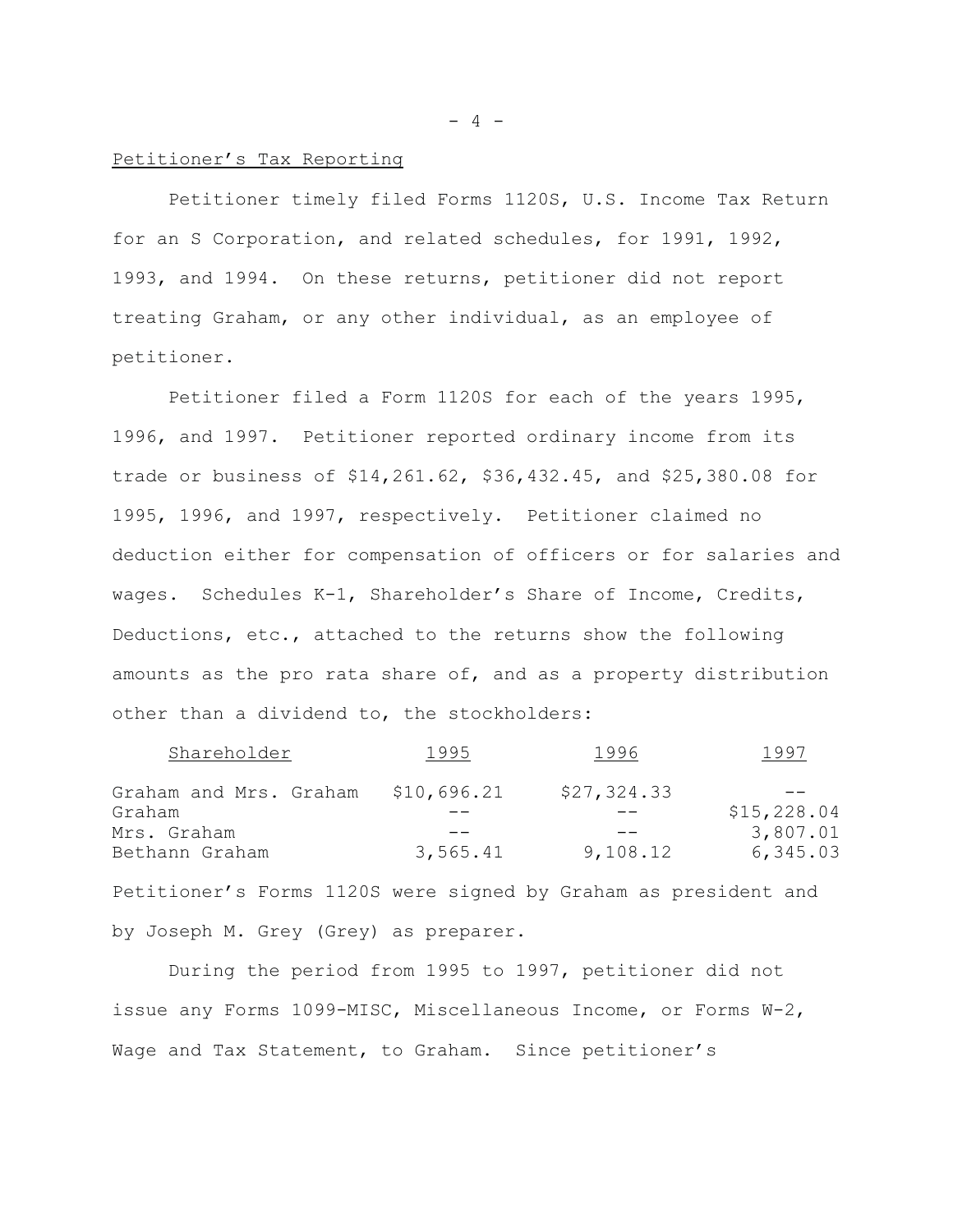incorporation in 1991, petitioner has not reported paying Graham a salary or wages for work he performed on behalf of petitioner.

Petitioner did not file a Form 941, Employer's Quarterly Federal Tax Return, for any quarter in 1995, 1996, or 1997 or a Form 940, Employer's Annual Federal Unemployment (FUTA) Tax Return, for 1995, 1996, or 1997. Throughout this period, petitioner did not treat any individual as an employee.

## The Grahams' Tax Reporting

For each of the years 1995, 1996, and 1997, Graham and Mrs. Graham filed a joint Form 1040, U.S. Individual Income Tax Return. On these returns, Graham and Mrs. Graham reported as ordinary income from "Rental real estate, royalties, partnerships, S corporations, trusts, etc." \$10,696.21, \$27,234.33, and \$19,035.05 for 1995, 1996, and 1997, respectively. Attached Schedules E, Supplemental Income and Loss, characterize the foregoing amounts as nonpassive income from Schedules K-1.

#### The Notice of Determination

Prior to the audit underlying the instant case covering 1995, 1996, and 1997, respondent neither audited petitioner for employment tax purposes nor challenged petitioner's treatment of Graham as other than an employee. Thereafter, on February 23, 2000, respondent sent to petitioner the notice of determination at issue in this proceeding. The notice was based on a

 $-5 -$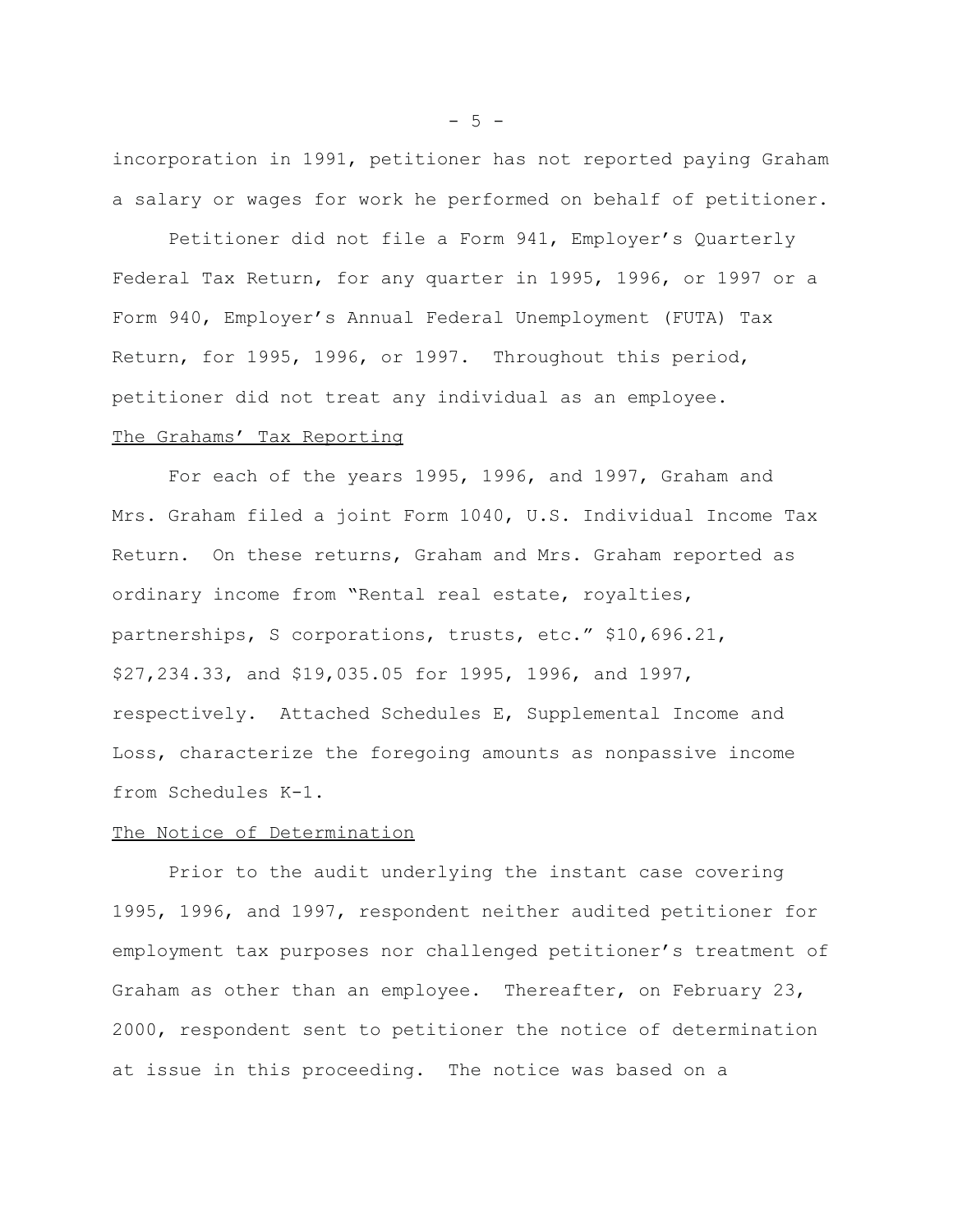determination that Graham was to be legally classified as an employee for purposes of Federal employment taxes and that petitioner was not entitled to relief from such classification pursuant to Section 530. Enclosed with the notice was a schedule setting forth petitioner's liabilities for FICA and FUTA taxes.

The parties have stipulated that, if the Court decides that Graham is to be classified as an employee for Federal employment tax purposes for all periods in 1995, 1996, and 1997, the amounts of taxes due and owing are as set forth in the notice of determination. Conversely, if the Court decides that Graham should not be classified as an employee for any of the periods in issue, the parties agree that petitioner owes no employment taxes.

#### ULTIMATE FINDINGS OF FACT

Graham, as president of petitioner, performed more than minor services and received remuneration therefor.

Petitioner did not have a reasonable basis for failing to treat Graham as an employee during the years in issue.

## OPINION

#### I. Statutory and Regulatory Provisions

## A. Subtitle C of the Internal Revenue Code

Subtitle C of the Internal Revenue Code governs payment of employment taxes. In particular, sections 3111 and 3301 impose taxes on employers under FICA (pertaining to Social Security) and

- 6 -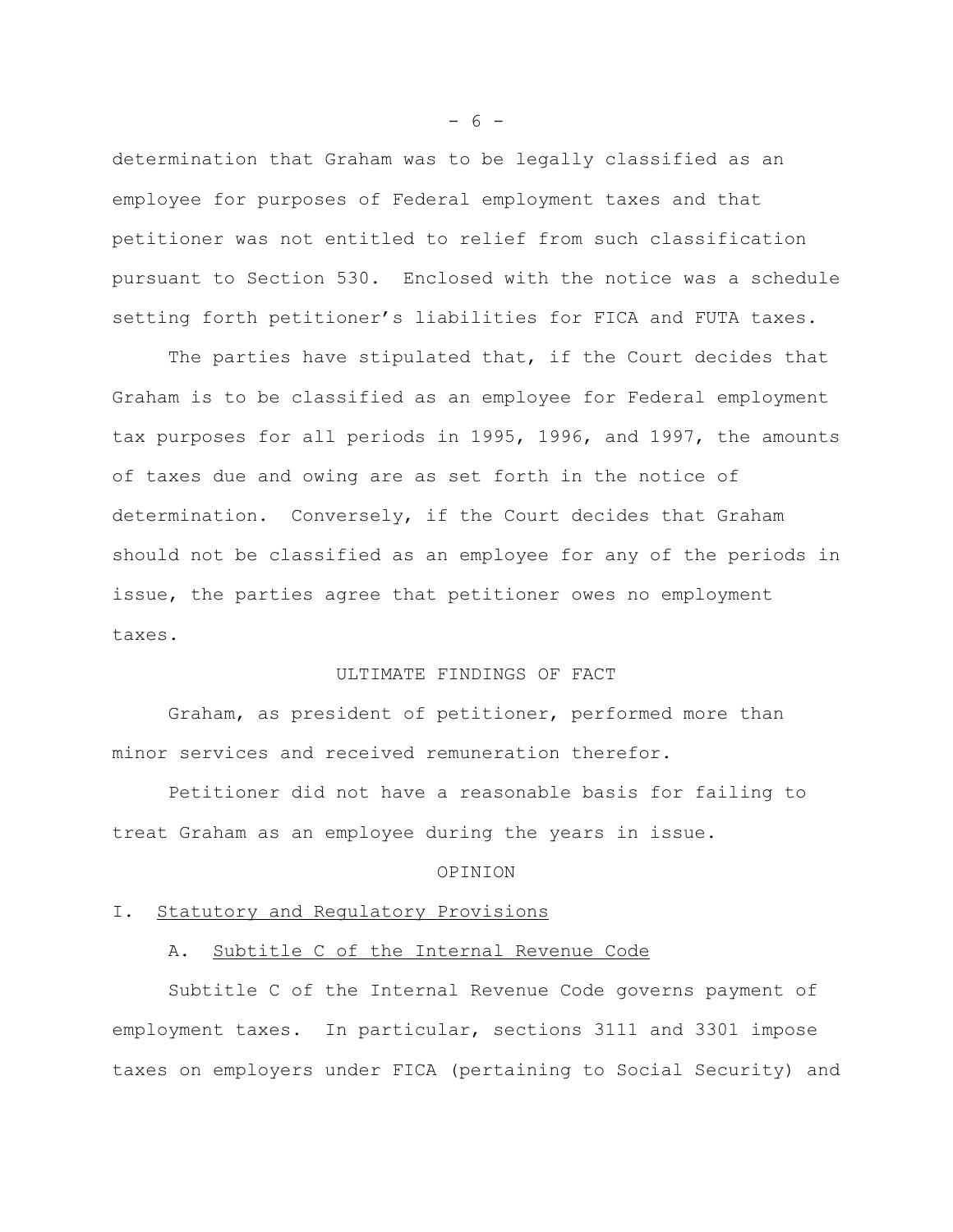FUTA (pertaining to unemployment), respectively, based on wages paid to employees. The term "wages" as used in these statutes generally encompasses "all remuneration for employment". Secs. 3121(a), 3306(b). "Employee" is defined for purposes of FICA taxes in section 3121(d), and, with modifications not germane here, section 3306(i) makes this definition applicable for purposes of FUTA taxes as well. Section 3121(d) provides:

SEC. 3121(d). Employee.--For purposes of this chapter, the term "employee" means--

(1) any officer of a corporation; or

(2) any individual who, under the usual common law rules applicable in determining the employer-employee relationship, has the status of an employee; or

(3) any individual (other than an individual who is an employee under paragraph (1) or (2)) who performs services for remuneration for any person--

(A) as an agent-driver or commissiondriver \* \* \*; (B) as a full-time insurance salesman; (C) as a home worker  $* * *$ ; or (D) as a traveling or city salesman  $* * *$ ;

\* \* \* [under specified conditions]; or

(4) any individual who performs services that are included under an agreement entered into pursuant to section 218 of the Social Security Act.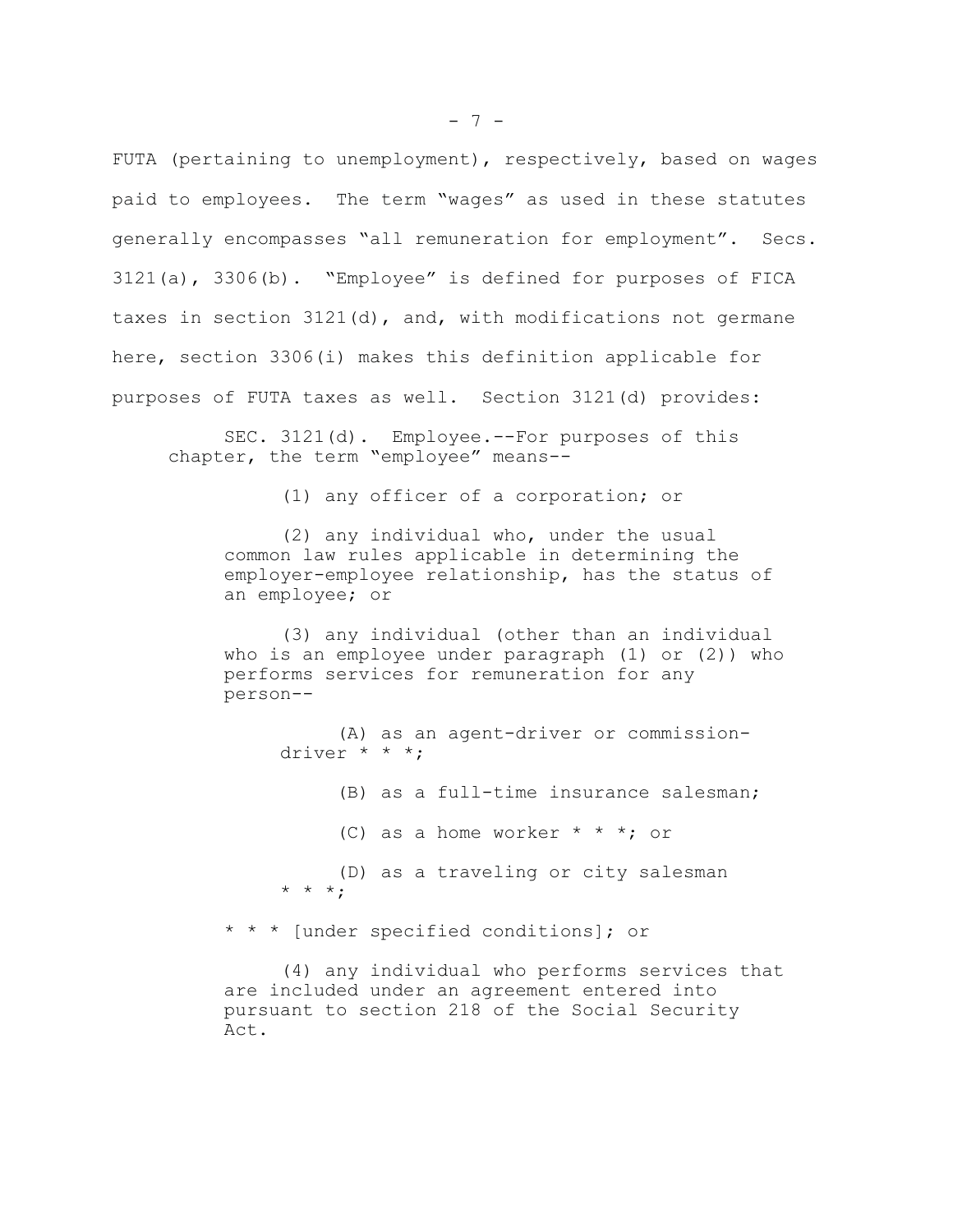$- 8 -$ 

Regulations promulgated under section 3121(d) clarify the scope of the inclusion in paragraph (1) for corporate officers, as follows:

Generally, an officer of a corporation is an employee of the corporation. However, an officer of a corporation who as such does not perform any services or performs only minor services and who neither receives nor is entitled to receive, directly or indirectly, any remuneration is considered not to be an employee of the corporation.  $* * *$  [Sec. 31.3121(d)-1(b), Employment Tax Regs.]

Identical language is also included in regulations promulgated under section 3306. Sec. 31.3306(i)-1(e), Employment Tax Regs.

B. Section 530 of the Revenue Act of 1978

Section 530 operates in enumerated circumstances to afford relief from employment tax liability, notwithstanding the actual relationship between the taxpayer and the individual performing services. The statute provides, in part:

SEC. 530. CONTROVERSIES INVOLVING WHETHER INDIVIDUALS ARE EMPLOYEES FOR PURPOSES OF THE EMPLOYMENT TAXES.

(a) Termination of Certain Employment Tax Liability.--

(1) In general.--If--

(A) for purposes of employment taxes, the taxpayer did not treat an individual as an employee for any period, and

(B) in the case of periods after December 31, 1978, all Federal tax returns (including information returns) required to be filed by the taxpayer with respect to such individual for such period are filed on a basis consistent with the taxpayer's treatment of such individual as not being an employee,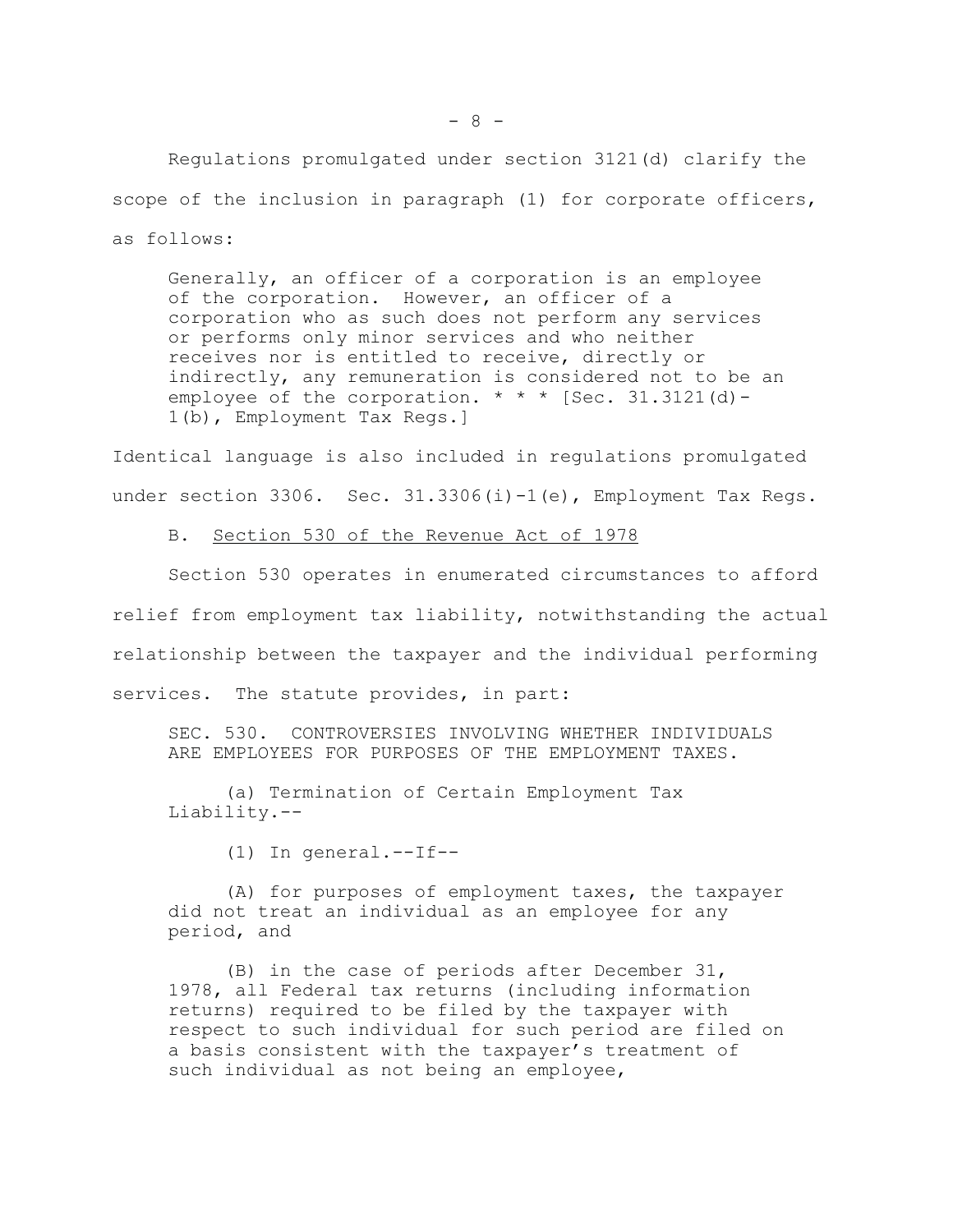then, for purposes of applying such taxes for such period with respect to the taxpayer, the individual shall be deemed not to be an employee unless the taxpayer had no reasonable basis for not treating such individual as an employee.

(2) Statutory standards providing one method of satisfying the requirements of paragraph (1).-- For purposes of paragraph (1), a taxpayer shall in any case be treated as having a reasonable basis for not treating an individual as an employee for a period if the taxpayer's treatment of such individual for such period was in reasonable reliance on any of the following:

(A) judicial precedent, published rulings, technical advice with respect to the taxpayer, or a letter ruling to the taxpayer;

(B) a past Internal Revenue Service audit of the taxpayer in which there was no assessment attributable to the treatment (for employment tax purposes) of the individuals holding positions substantially similar to the position held by this individual; or

(C) long-standing recognized practice of a significant segment of the industry in which such individual was engaged.

In specified circumstances, Section 530(e)(4) places the burden of proof on the Commissioner with respect to certain issues under Section 530, but this provision does not affect our analysis here. Section 530(e)(4) applies only to periods after December 31, 1996, so has no bearing on petitioner's liabilities for 1995 and 1996. Small Business Job Protection Act of 1996, Pub. L. 104-188, sec. 1122(b)(3), 110 Stat. 1767. For subsequent periods, a taxpayer desiring to take advantage of Section 530(e)(4) first must establish a prima facie case that it was reasonable not to treat an individual as an employee and must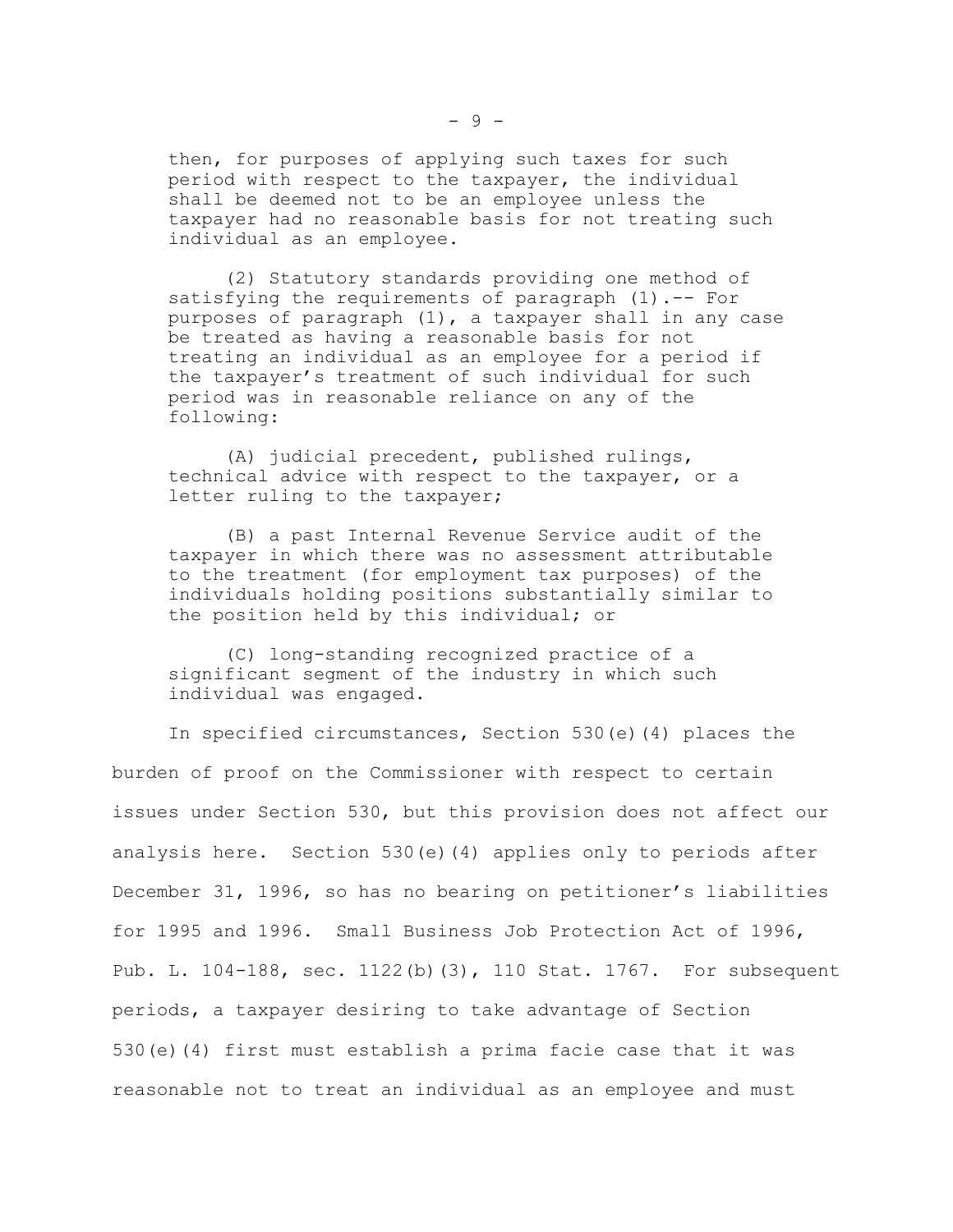have fully cooperated with the Secretary. Because, as explained in detail below, petitioner did not establish a prima facie case that its treatment of Graham was reasonable, the burden of proof remains on petitioner with respect to 1997 as well.

## II. Classification of Graham for Employment Tax Purposes

## A. Status Under FICA and FUTA Provisions

In contending that Graham should not be classified as an employee under the FICA and FUTA provisions of the Internal Revenue Code, petitioner focuses on Graham's status as an S corporation shareholder and alleged lack of status as a common law employee. We briefly address these contentions seriatim.

## 1. Contentions Regarding S Corporation Shareholders

Petitioner cites sections 1366, 1372, and 6037(c) and Durando v. United States, 70 F.3d 548 (9th Cir. 1995), presumably in support of an argument that S corporation shareholders should not be deemed employees. Sections 1366 and 6037(c) generally require that income items of S corporations be passed through to shareholders on a pro rata basis and reported by such shareholders in a manner consistent with treatment on the corporate return. These rules, however, pertain to calculation of income tax liability under subtitle A and have no bearing on computation of Federal employment taxes. Veterinary Surgical Consultants, P.C. v. Commissioner, 117 T.C. 141, 145 (2001), affd. sub nom. Yeagle Drywall Co. v. Commissioner, 54 Fed. Appx.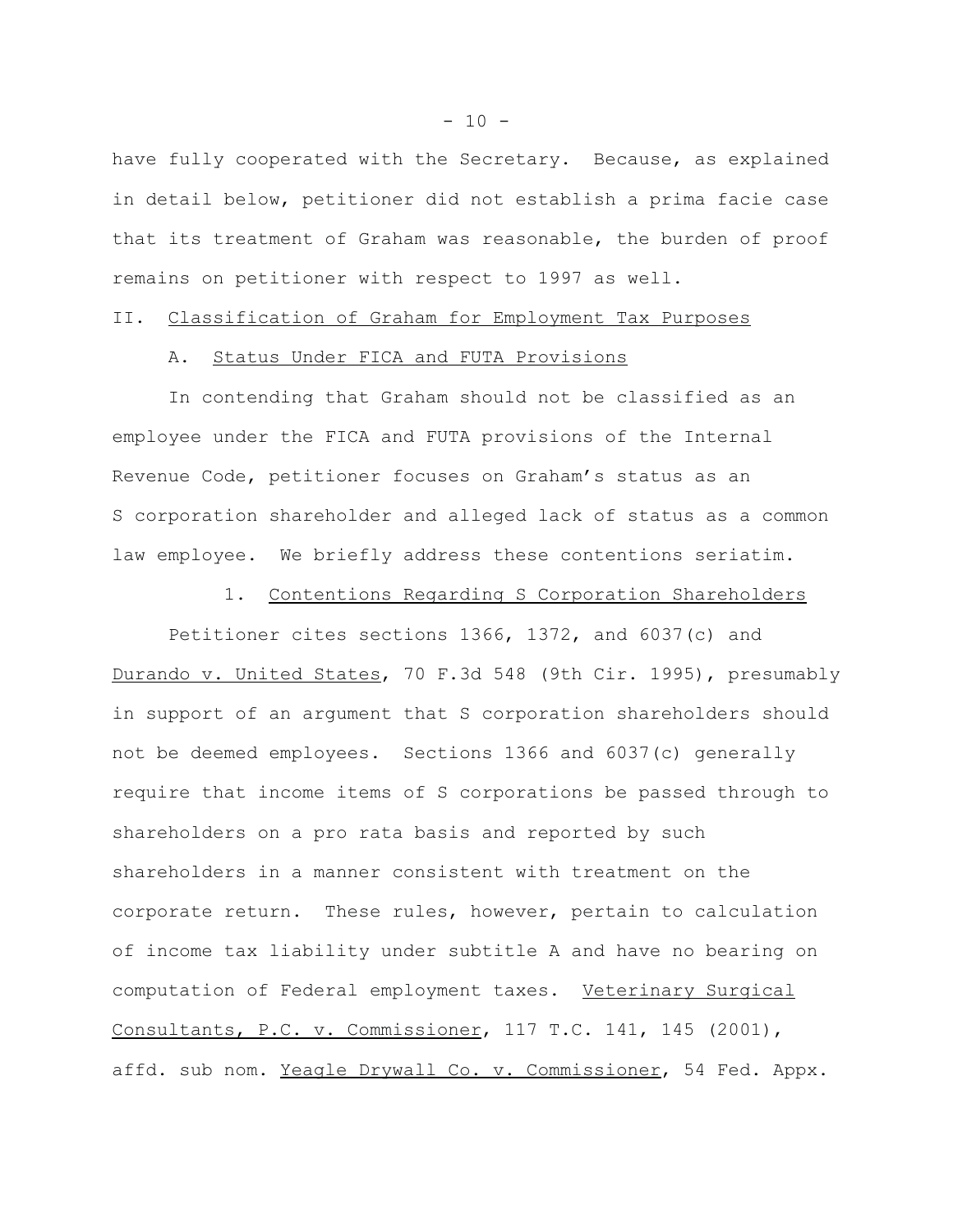100 (3d Cir. 2002). Furthermore, an employer cannot by the expedient of characterizing moneys paid in remuneration for services as distributions of net income, rather than as wages, avoid FICA and FUTA liabilities. Id. at 145-146. Thus, as in Veterinary Surgical Consultants, P.C. v. Commissioner, supra at 145-146, and Joseph M. Grey Pub. Accountant, P.C. v. Commissioner, 119 T.C. 121, 128 (2002), we reject any suggestion that petitioner's passing through of its net income to Graham and other shareholders precludes the finding of an employer-employee relationship between petitioner and Graham. We likewise reject as not germane to the question before us petitioner's reliance on section 1372, addressing fringe benefits under subtitle A, and the reference to that statute in Durando v. United States, supra at 551. See Veterinary Surgical Consultants, P.C. v. Commissioner, supra at 147-148, 150.

2. Contentions Regarding Common Law Employment

Petitioner contends that "employee" as used throughout section 3121(d) must be construed in a manner consistent with its use in section  $3121(d)(2)$ , such that the usual common law rules for determining existence of an employer-employee relationship are to be taken into account. In support of this position, petitioner quotes the following passage from Tex. Carbonate Co. v. Phinney, 307 F.2d 289, 291-292 (5th Cir. 1962):

The statutory definition of "employees" as including officers of a corporation will not be so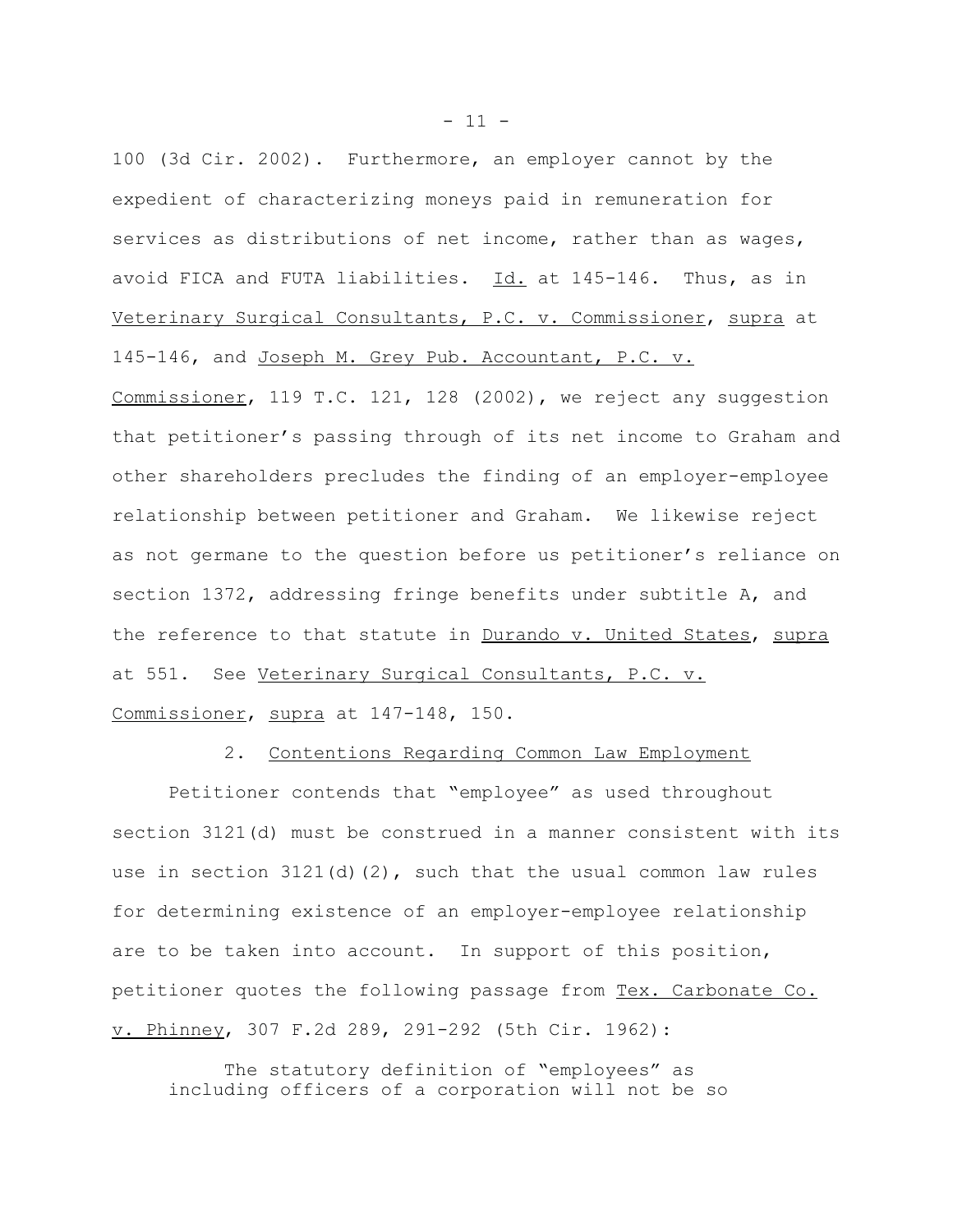construed as to mean that an officer is an employee per se. Only such officers as work for it in fact are to be so included and, in determining whether an officer is an employee within the meaning of the statutes the usual employer-employee tests are to be applied. \* \* \*

Petitioner further emphasizes that common law focuses on whether the alleged employer held the right to control the details of the work performed by the individual and argues that petitioner did not exercise control over Graham during any part of 1995, 1996, or 1997. There exist, however, at least two fatal defects in petitioner's arguments in this regard.

First, from the standpoint of statutory construction, the premise underlying petitioner's position finds no support either in the structure of the text or in the Tex. Carbonate Co. v. Phinney, supra, decision. Section 3121(d) is written in the disjunctive, with each of the four paragraphs expressly separated from the next by "or". Accordingly, each paragraph affords a separate and independent basis for deeming one engaged to perform services an employee. Individuals described in paragraphs (1), (3), and (4) of section 3121(d) are therefore frequently referred to as "statutory" employees, subject to FICA and FUTA regardless of their status under common law. See Joseph M. Grey Pub. Accountant, P.C. v. Commissioner, supra at 126.

Moreover, Tex. Carbonate Co. v. Phinney, supra, is not authority to the contrary. Significant regulatory and statutory developments have occurred since the years in issue in that case.

 $- 12 -$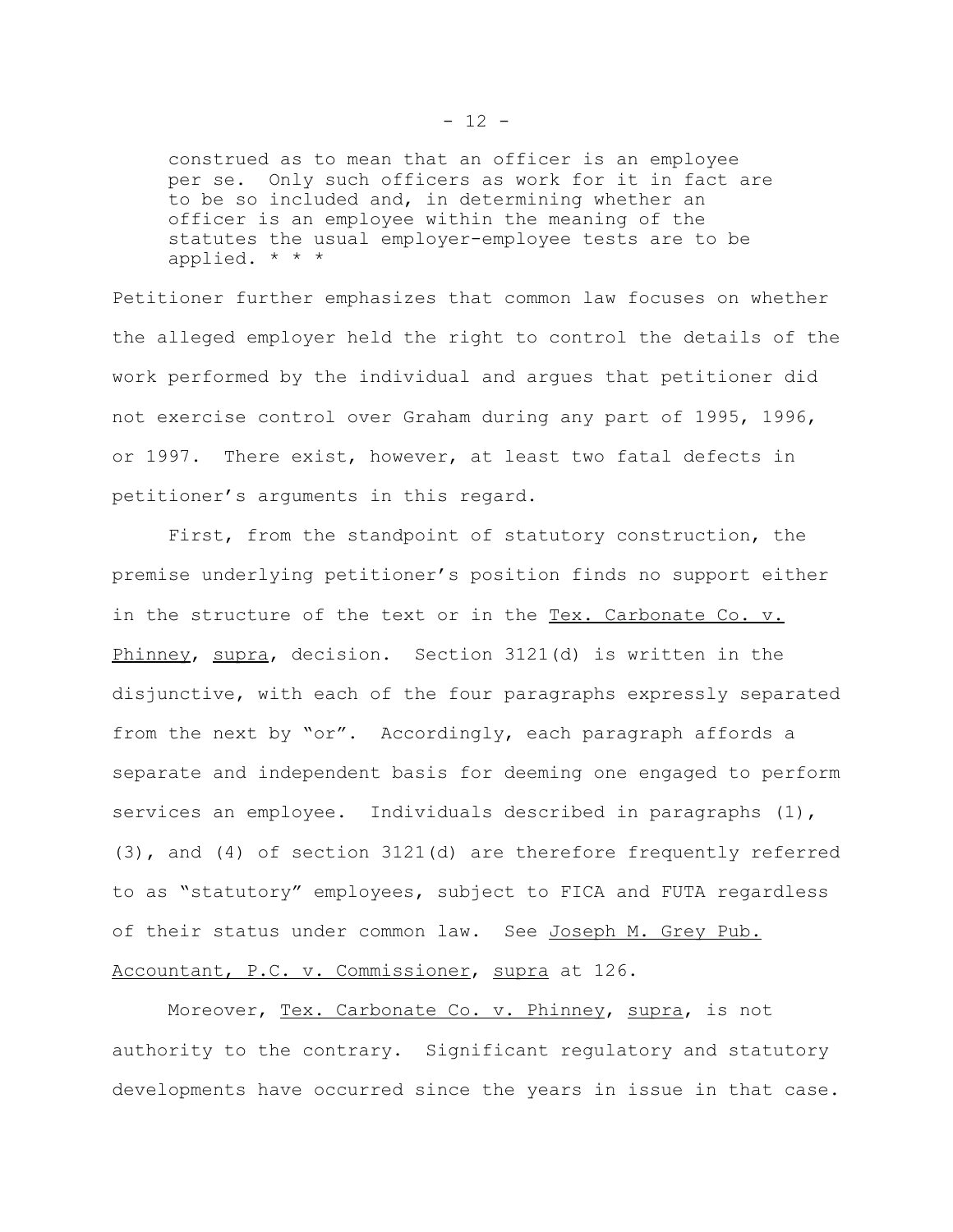Given that sections  $31.3121(d) - 1(b)$  and  $31.3306(i) - 1(e)$ , Employment Tax Regs., were promulgated after those years and that the FUTA definition of "employee" then in effect appears to have contemplated a corporate officer who could be an independent contractor under common law, see, e.g., sec. 1607(i), I.R.C. 1939, the Court of Appeals' statements concerning common law rules "may no longer be relevant." Joseph M. Grey Pub. Accountant, P.C. v. Commissioner, supra at 128 n.4. The opinion in Tex. Carbonate Co. v. Phinney, supra at 291, recognized that, regardless of the test purportedly being applied, "such officers as work for  $* * *$  [a corporation] in fact" are included as employees. The court also addressed the impact of an alleged absence of control in that case, as follows:

Even though an absence of control is shown, and this as we have noted has not been done, the force of the factor is diminished to near de minimis by the fact that  $* * *$  [the service provider] himself was a member of the Board of Directors, a Vice President, and the executive of the Company in charge of its sales and the development of its markets.  $* * * [Id.$  at 292.]

Hence, critical components of the analysis in Tex. Carbonate Co. v. Phinney, supra, are consistent with the current regulatory approach to officers and contrary to petitioner's position.

Second, from a factual standpoint, even if the common law control factor were pertinent to our evaluation, petitioner has failed to establish a lack of control over Graham in the performance of his services. As in Joseph M. Grey Pub.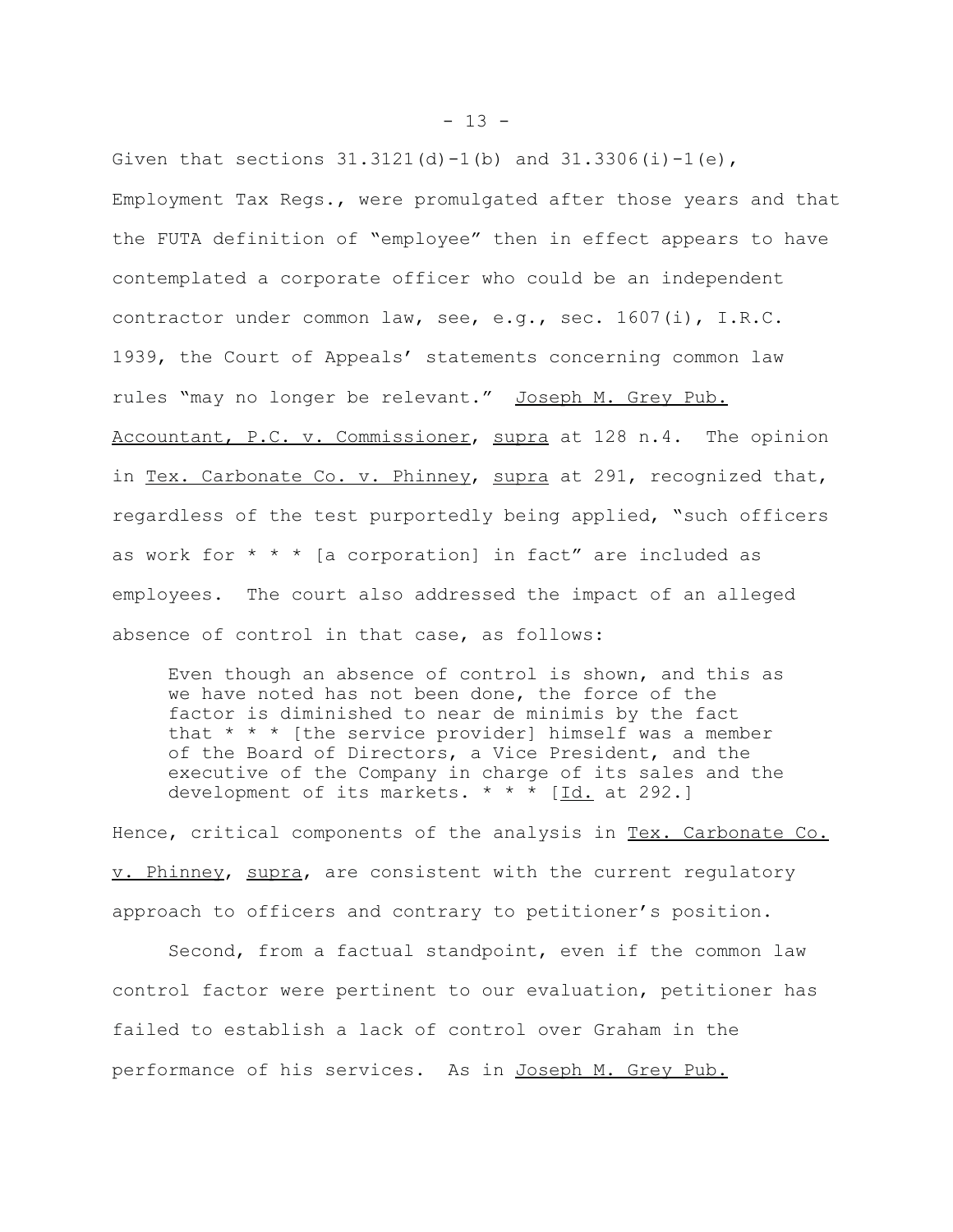Accountant, P.C. v. Commissioner, supra at 128-129, to accept petitioner's contentions in this regard would be the equivalent of disregarding the corporate form in which Graham chose to conduct his business. Caselaw does not permit a taxpayer to use his or her dual role as a shareholder of and service provider to a corporation as grounds for ignoring the legal ramifications of the business construct so selected. Moline Props., Inc. v. Commissioner, 319 U.S. 436, 438-439 (1943); Joseph M. Grey Pub. Accountant, P.C. v. Commissioner, supra at 129.

# 3. Application of Section 3121(d)(1)

On the basis of the foregoing analysis, application of section 3121(d)(1) is not precluded or limited here by considerations pertaining to Graham's status as an S corporation shareholder or under the common law. Section  $3121(d)(1)$  and sections  $31.3121(d) - 1(b)$  and  $31.3306(i) - 1(e)$ , Employment Tax Regs., specify that corporate officers are to be classified as employees if they perform more than minor services and receive or are entitled to receive remuneration. The overwhelming weight of the evidence here shows that Graham's activities vis-a-vis petitioner met these criteria. (Accordingly, considerations with respect to burden of proof do not affect our analysis on this point.) Graham at all relevant times served as petitioner's president and worked approximately 40 hours per week for petitioner in all aspects of petitioner's trucking operations.

 $- 14 -$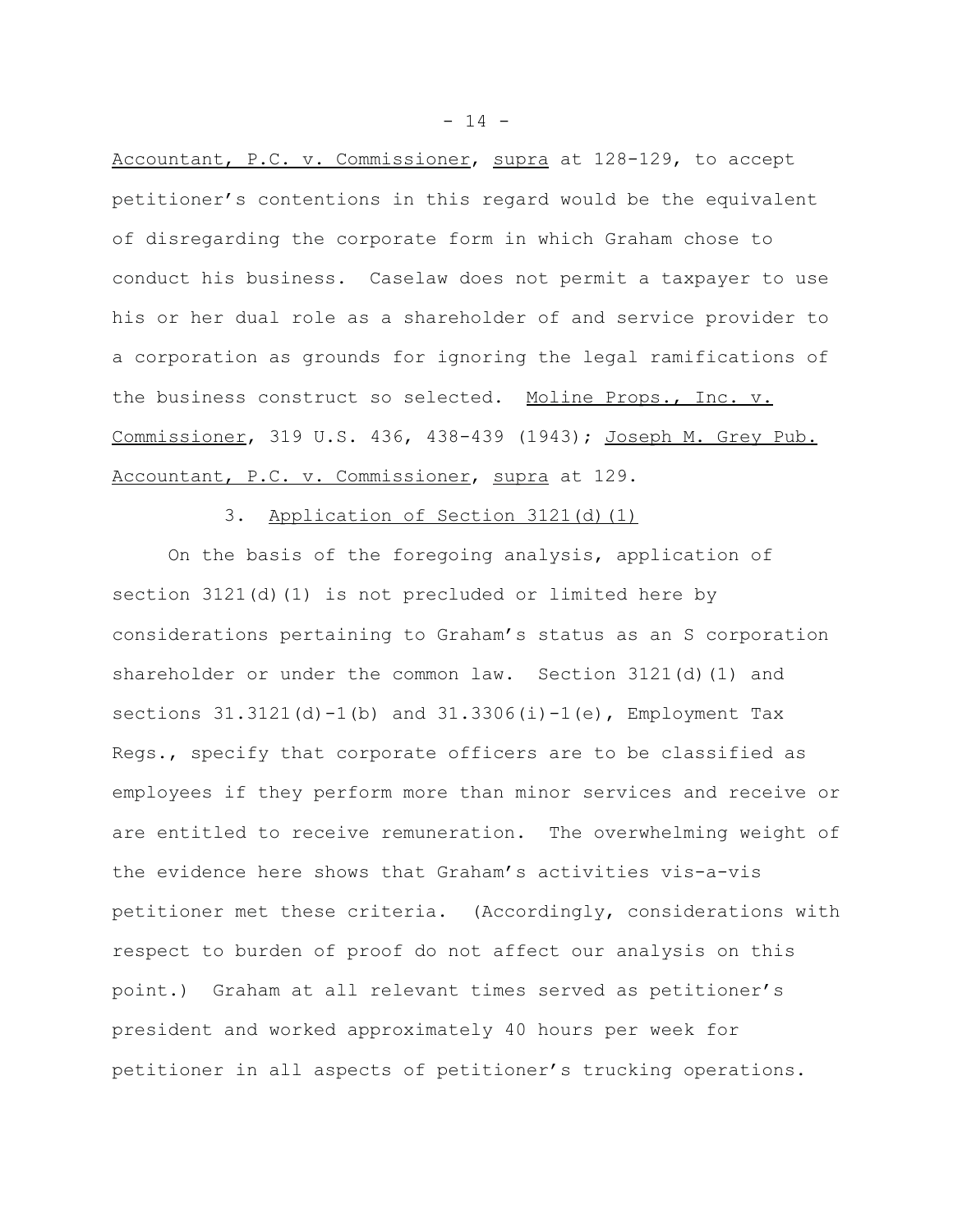As Graham testified, he is "a one man band" with respect to petitioner's business activities. Graham also obtained remuneration from petitioner's bank account as his needs arose.

Furthermore, although section 3121(d)(1) may be inapplicable to the extent that an officer performs services in some other capacity, i.e., as an independent contractor, petitioner does not contend and offered no evidence that Graham worked for or was engaged by petitioner in a capacity other than president. See Joseph M. Grey Pub. Accountant, P.C. v. Commissioner, 119 T.C. at 129-130; Rev. Rul. 82-83, 1982-1 C.B. 151, 152. Hence, we conclude that Graham was an employee of petitioner for employment tax purposes, in accordance with section  $3121(d)(1)$ .

# B. Availability of Section 530 Relief

Section 530 affords relief from employment tax liability, notwithstanding an adverse classification, where the following three requirements are satisfied: (1) The taxpayer has not treated the individual, or any individual holding a substantially similar position, as an employee for any period; (2) the taxpayer has consistently treated the individual as not being an employee on all tax returns for periods after December 31, 1978; and (3) the taxpayer has a reasonable basis for not treating the individual as an employee. Sec.  $530(a)(1)$ ,  $(3)$ . With respect to the case at bar, respondent has conceded that petitioner meets the first of the above requirements and does not argue that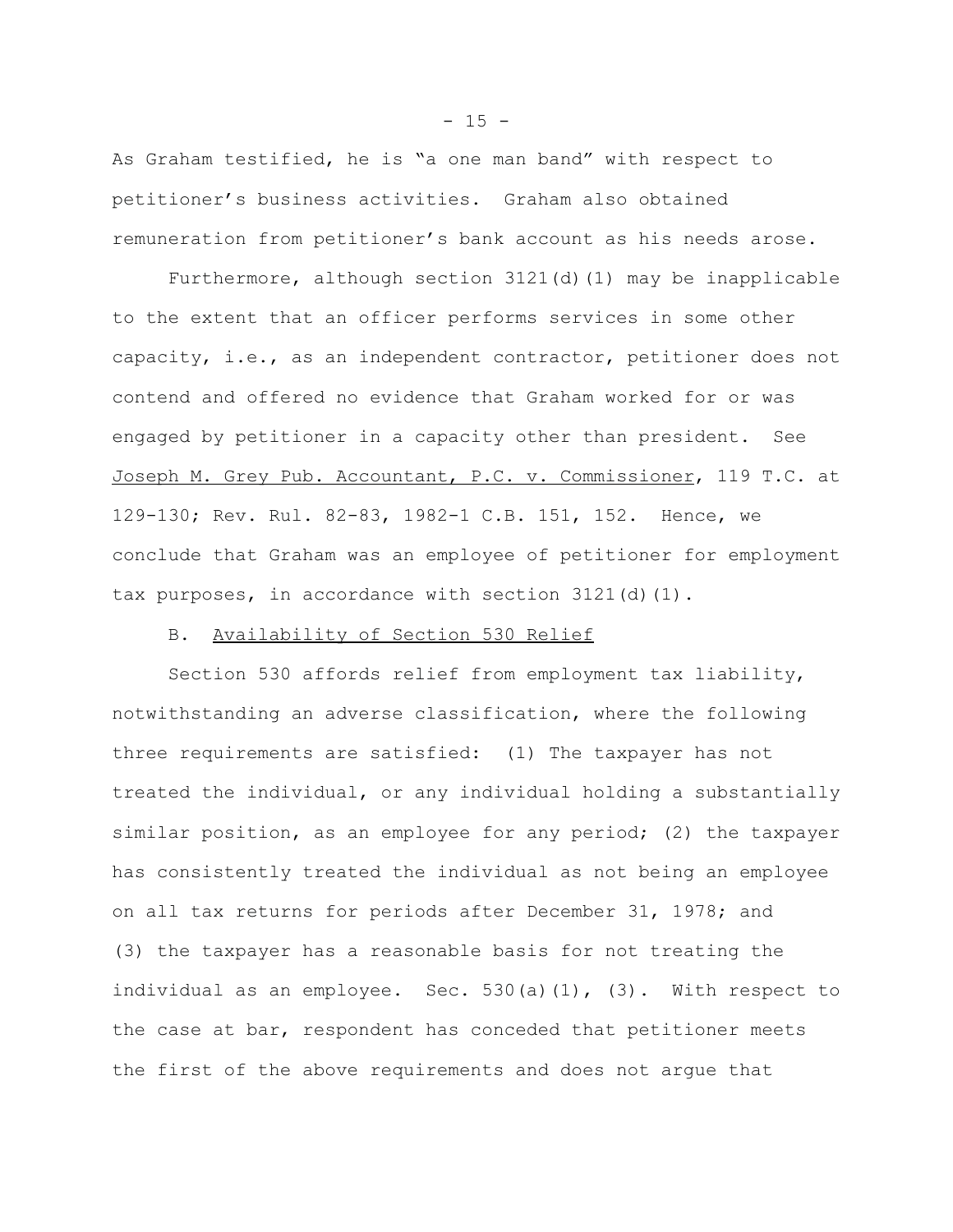petitioner fails to meet the second. Rather, the parties dispute whether petitioner had a reasonable basis for not treating Graham as an employee.

Concerning the existence of a reasonable basis for purposes of Section 530(a)(1), Section 530(a)(2) sets forth three statutory safe havens. Reliance upon any of the circumstances enumerated in subparagraph  $(A)$ ,  $(B)$ , or  $(C)$  of Section 530(a)(2) is deemed sufficient to establish the requisite reasonable basis.

Subparagraph (A) lists judicial precedent, published rulings, technical advice with respect to the taxpayer, or a letter ruling to the taxpayer. The second amended petition alleges:

The Petitioner relies on judicial precedent in satisfaction of the provisions of the said Section 530 which establishes reasonable basis for Petitioner's treatment of its majority shareholder and president, Michael J. Graham, as a non-employee during all times and all years  $* * *$ ; the said judicial precedent relied on by Petitioner is Texas Carbonate Company v. R.L. Phinney, 307 F.2d 289 (5th Cir.), cert denied, 371 U.S. (1962).

On brief, petitioner reiterates reliance on Tex. Carbonate Co. v. Phinney, 307 F.2d 289 (5th Cir. 1962), and cites as well to Automated Typesetting, Inc. v. United States, 527 F. Supp. 515 (E.D. Wis. 1981), in support of the premise that petitioner reasonably looked to common law control concepts in classifying Graham.

 $- 16 -$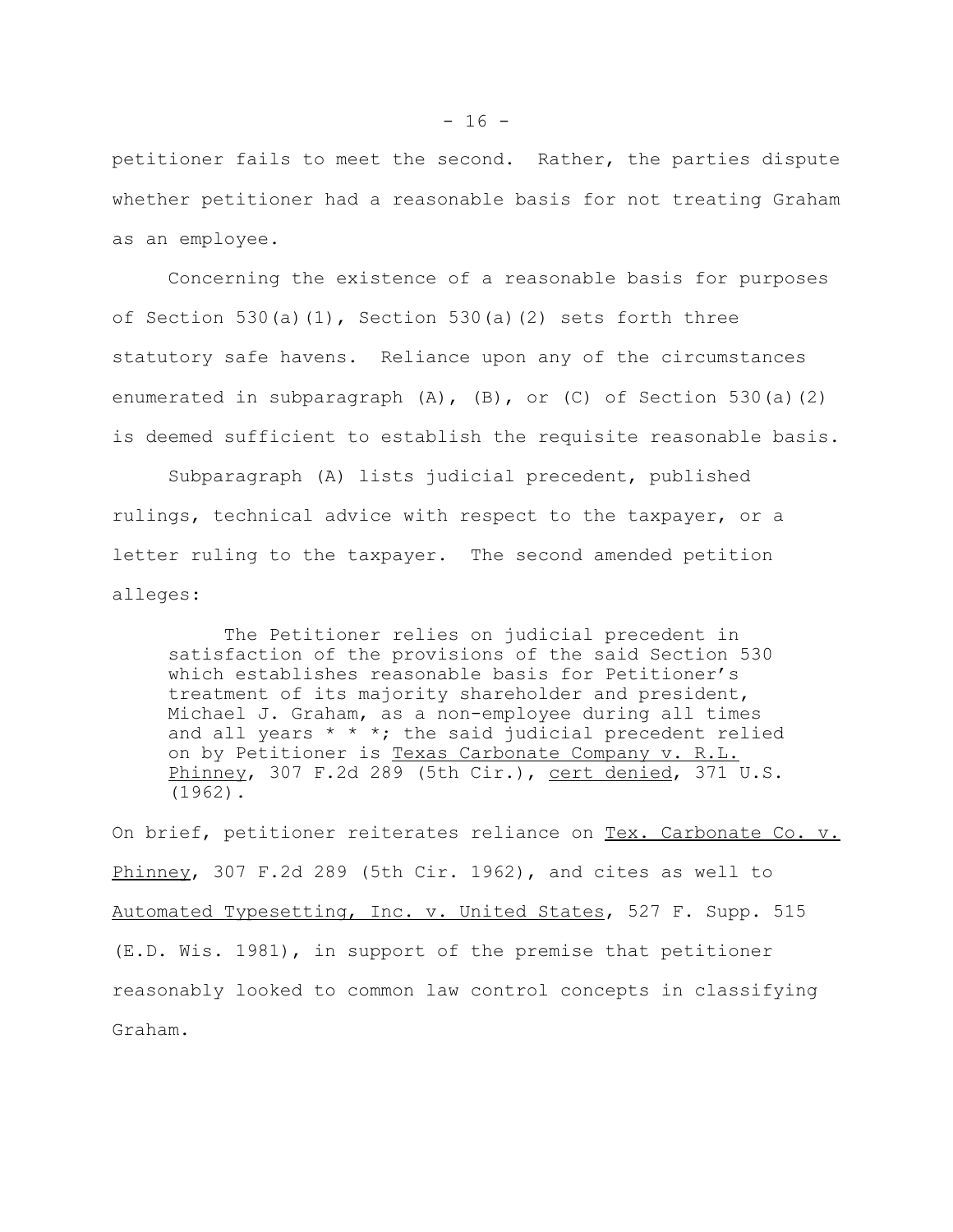For the reasons previously discussed, Tex. Carbonate Co. v. Phinney, supra, does not afford a reasonable basis for disregard of the explicit rules of section  $3121(d)$  (1) and sections  $31.3121(d) - 1(b)$  and  $31.3306(i) - 1(e)$ , Employment Tax Regs. Equally unavailing in this regard is Automated Typesetting, Inc. v. United States, supra. The District Court in that case simply evaluated the employment relationship of the involved individuals both through a common law analysis and through application of the provisions relating to corporate officers. Id. at 519-522. In deciding that the individuals qualified as employees under either rubric, the court did not repudiate the statutory treatment of corporate executives. Id. at 520, 522; see also Joseph M. Grey Pub. Accountant, P.C. v. Commissioner, supra at 129 n.5.

Moreover, even if we were to assume arguendo that the cited cases could offer a reasonable basis for treating an officer as a nonemployee, petitioner has failed to establish reliance on the claimed precedent as a factual matter. To fall within the safe harbors of Section 530(a)(2), the taxpayer must have relied on the alleged authority during the periods in issue, at the time the employment decisions were being made. The statute does not countenance ex post facto justification. See 303 W. 42nd St. Enters., Inc. v. IRS, 181 F.3d 272, 277, 279 (2d Cir. 1999) (reversing and remanding because it was "unclear from the record whether  $* * *$  [the taxpayer] in fact relied on any specific

 $- 17 -$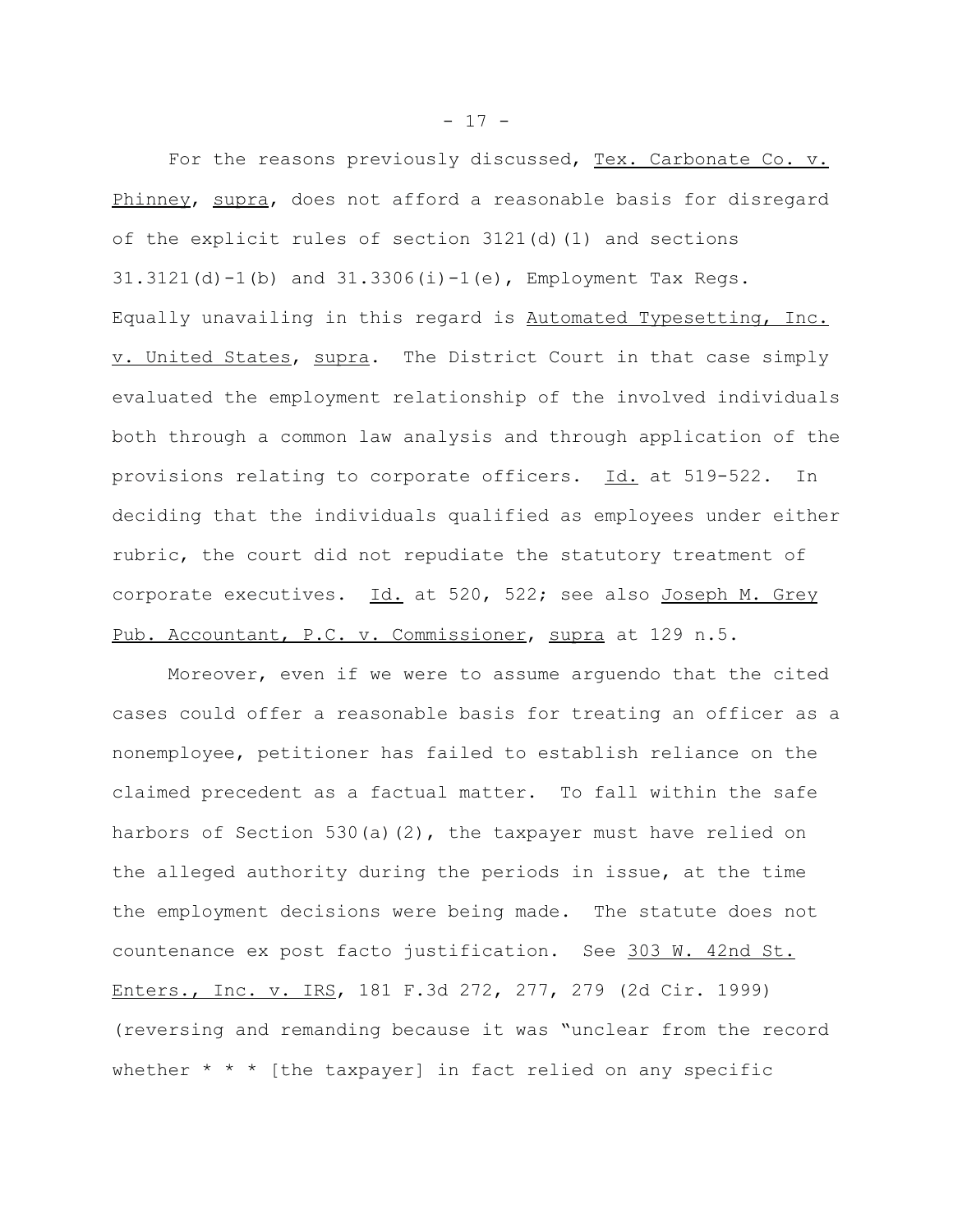industry practice in reaching its decision to treat its  $* * *$ [workers] as non-employee tenants, let alone whether such reliance was reasonable"); Select Rehab, Inc. v. United States, 205 F. Supp. 2d 376, 380 (M.D. Pa. 2002) ("The taxpayer must show that it relied upon those grounds [alleged as a reasonable basis], and that the reliance was reasonable.");  $\text{W. Va. Pers.}$ Servs., Inc. v. United States, 78 AFTR 2d 96-6600, at 96-6608, 96-2 USTC par. 50,554, at 85,919 (S.D. W. Va. 1996) ("The plain meaning of section 530(a)(2) is that only evidence known to and relied upon by the taxpayer is relevant. Facts that are learned after the incorrect treatment of the employees \* \* \* are not facts that a taxpayer relied upon in making its original decision regarding how to treat its employees.").

Until shortly before trial, petitioner did not purport to rely on Section 530 or the bases described therein and expressly disclaimed any dependence on the statute. Petitioner's present claim of reliance is not credible. The following colloquy transpired at trial between Graham and counsel for respondent:

Q [Counsel for respondent] It's my understanding that Petitioner is contending that it relied on Texas Carbonate versus Phinney as the basis for treating you as other than an employee. Is that correct?

A [Graham] I don't know nothing about this. I don't know.

Q You're not familiar with the case Texas Carbonate versus Phinney?

A No.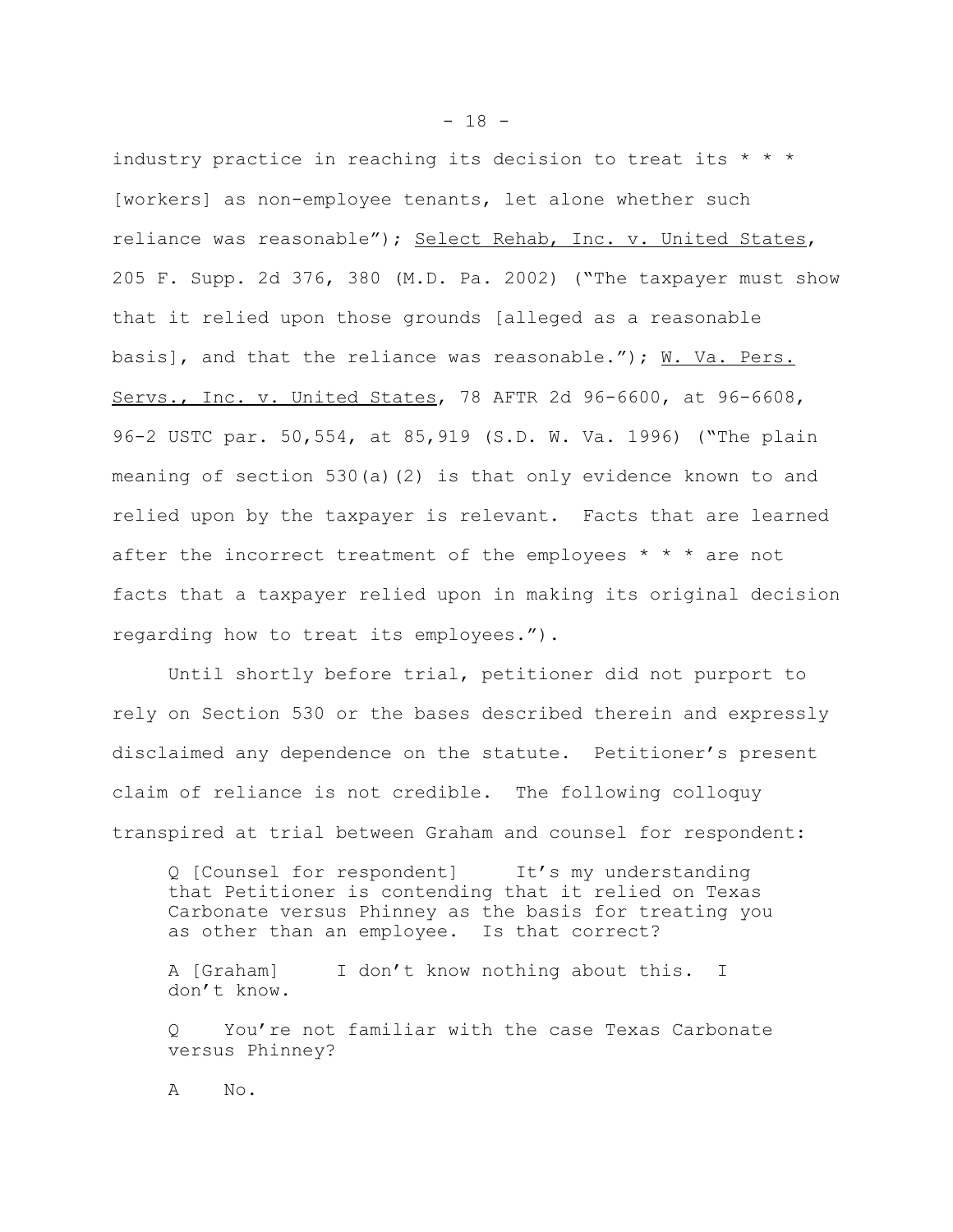Q Did you ever talk to anyone about that case? A No.

Petitioner proposed to call Grey, the accountant who advised petitioner and prepared petitioner's tax returns. Grey was not allowed to testify in this case because he had not been listed as a witness in petitioner's trial memorandum, in violation of this Court's Standing Pre-Trial Order. See Rule 131(b). His testimony, in any event, would not have made a difference. See Veterinary Surgical Consultants, P.C. v. Commissioner, T.C. Memo. 2003-48 (where Grey testified that he was unaware of the Tex. Carbonate Co. v. Phinney, supra, case until posttrial briefing, during the fall of 2001, in Joseph M. Grey Pub. Accountant, P.C. v. Commissioner, 119 T.C. 121 (2002)). Petitioner failed to establish that it relied on judicial precedent or, for that matter, on any of the other sources specified in Section 530(a)(2)(A). Accordingly, we conclude that subparagraph (A) does not aid petitioner here.

The same result obtains with respect to subparagraphs (B) and (C). The parties have stipulated that respondent did not audit petitioner for employment tax purposes prior to the examination underlying the present case. Petitioner therefore cannot show reliance on a past audit under Section 530(a)(2)(B). Likewise, petitioner has adduced no evidence of conventions in the trucking industry to establish longstanding industry practice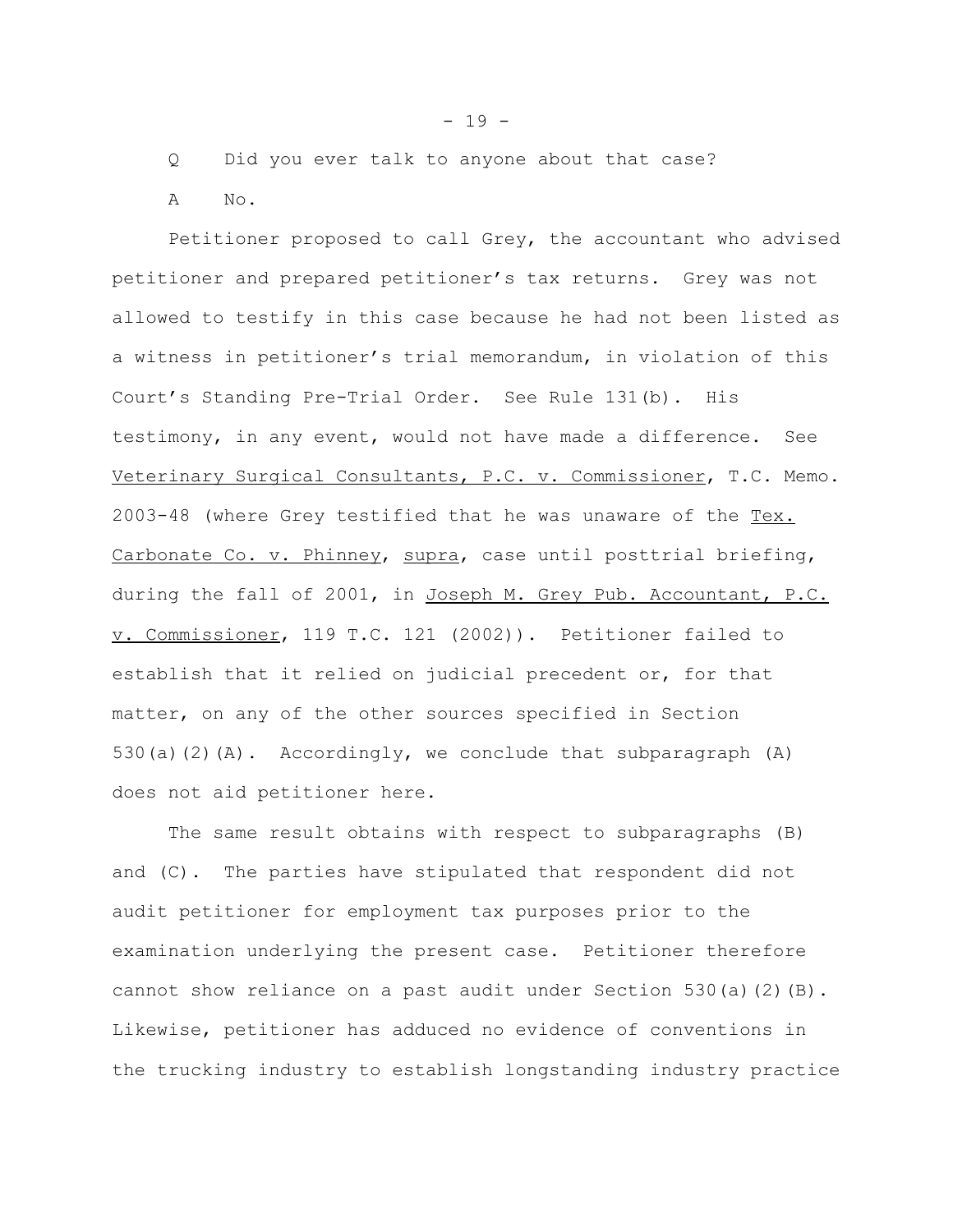under Section 530(a)(2)(C). The safe havens of Section 530(a)(2) are therefore inapplicable on the record before us.

In seeking to establish a reasonable basis for Graham's treatment apart from the safe havens, petitioner quotes the following definition of "employment status" in Section 530(c)(2): "The term 'employment status' means the status of an individual, under the usual common law rules applicable in determining the employer-employee relationship, as an employee or as an independent contractor (or other individual who is not an employee)." Petitioner apparently believes that the purported lack of common law control makes its treatment of Graham reasonable within the meaning of Section 530 and that the above definition supports this view.

Again, however, petitioner's approach is contrary to controlling statutes and to the facts of this case. As a matter of construction, Section 530(c)(2) defines employment status for purposes of certain provisions of Section 530 not germane here. It does not purport to override or interpret the definition of "employee" in section 3121(d) and related regulations. Hence, Section 530(c)(2) does not render it rational for petitioner to have ignored the statutory mandate regarding corporate officers and to have taken a position that was not otherwise supported by authority. Petitioner also does not claim in actuality to have relied on Section 530(c)(2) in deciding not to treat Graham as an

 $-20 -$